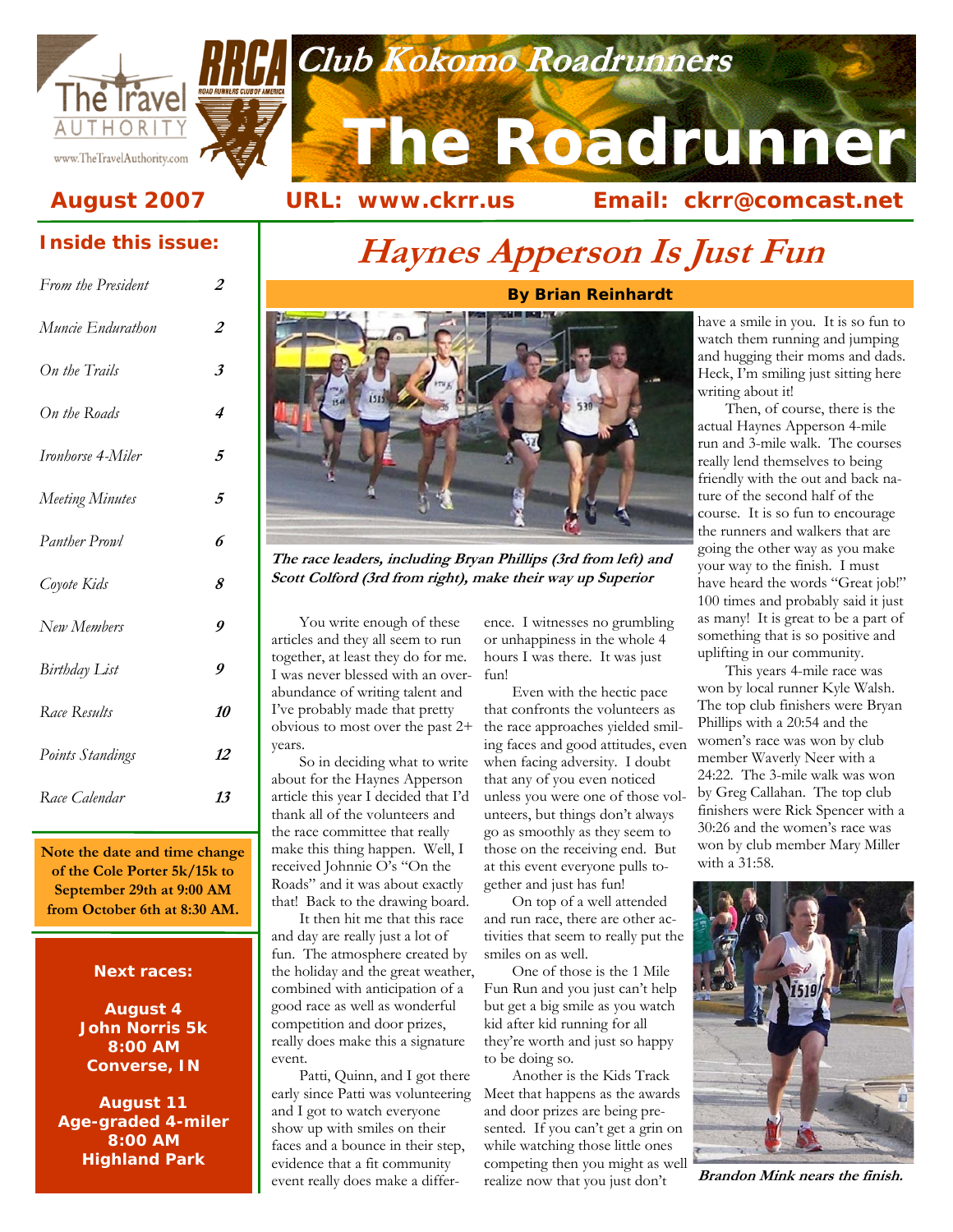Congratulations to Ray and his volunteers for another exceptional year for Coyote Kids! It is very awesome to see so many young kids running and having fun as well as learning the "other sport". It is also a great

### **From the President**

#### **By William Irvin**

way to get kids outside who would other wise be sitting on the couch for the summer playing video games. For those of you who attended a Coyote Kids event, it was hard not to miss the big white trailer. The Club purchased the Muncie Endurathon Saturday July 14th for the white trailer for the many Club events, including Coyote Kids. We would like to have someone paint the outside of the trailer with the Club logo. If anyone knows of someone who does detail painting on the side let them knows that we are interested in getting the trailer painted. Good job this summer Ray, we look forward to seeing all those kids next summer!

#### **TRI-**

The Triathlon bug is catching on for many Club members. There is a large contingency that will compete at Cicero on August 11th for those of you who are still interested in competing or would like to go and cheer the Club members on. If interested in competing and would like to sign up, go to http://www. hamiltonnorthchamber.com/cicerochamber/ Triathlon.asp and click on the 'get me registered' link. Or if you would just like to go and show your support and also see what all of the TRI stuff is all about, take 31 South to 236<sup>th</sup> Street (stop light for Bakers Corner where Gas

America is located on the West side of the US 31). Take 236th Street all the way to Cicero and the race location-you cannot miss it!

Ron Moore and I traveled to Muncie for my third time and Ron's first time. Allison and many of Ron's family members (including Gena and Hannah) were present to cheer Ron and I on to the finish. It was another tough year with tough conditions, but we both finished in one piece and have bigger plans for next year. Congratulations to Ron for his first ½ Ironman finish, it was a tough one!

#### **Info-**

At the current writing of this newsletter we are actively interviewing candidates for the Club Vice President. As most of you are aware, the Club is without a Vice President and is working to fill this vacancy. If you are interested in becoming the Vice President of the Club please contact myself or Mark Shorter before the vacancy is filled.

As the summer comes to an end for the high school and college students this month we would all like to wish you good luck in the coming Cross Country season, as well as your academic endeavors.

### **Muncie Endurathon**

Saturday, June 14, Will tackled his 3rd Muncie Endurathon along with 474 participants, including Ron Moore who was attempting his first half Ironman. Turned out to be a beautiful day for the 28<sup>th</sup> annual Triathlon, at least I thought so as a spectator. For those of you who do not know, this is a 1.2 mile swim, a 56 mile bike ride and then a 13.1 mile run. I think that most of us would agree that these people are crazy.

Will and Ron decided to train for this event together as the first stop to their first full Ironman triathlon. They have both put in LOTS of time, hard work, and money. They made Geanna and I very proud. They've been running in the mornings, swimming on lunch hours, and doing group bike rides on a daily basis, every week. Many miles have been put in with many more to go. There were some sore knees, ankles, backs, hips and of course blisters and that

#### **By Allison Irvin**



was all before Muncie even started. Of course the best picture was afterwards as most of the participants are lying in the grass or in the medical tent. Not to mention some chafing in some very uncomfortable places.

As race day was upon us the temperature was a cool 58 degrees with a wind out of the SW at 5-10 mph, and water temperatures of 77 degrees. Wet suits were permitted since water temperatures were less than 78 degrees (Triathlon rules), which I'm told takes a good 3-5 minutes off of your swim time. The men and women lined up along the banks of Prairie Creek Reservoir with family and friends out to support. The triathlon began promptly at 7:00 am in waves, with the pros being first. Everyone was placed in a wave by age and gender with different colored caps to know when to start. Will was in wave 4 and Ron was in wave 7. Will was out of the water 38 minutes and 45 seconds, an impressive (cont on page 3)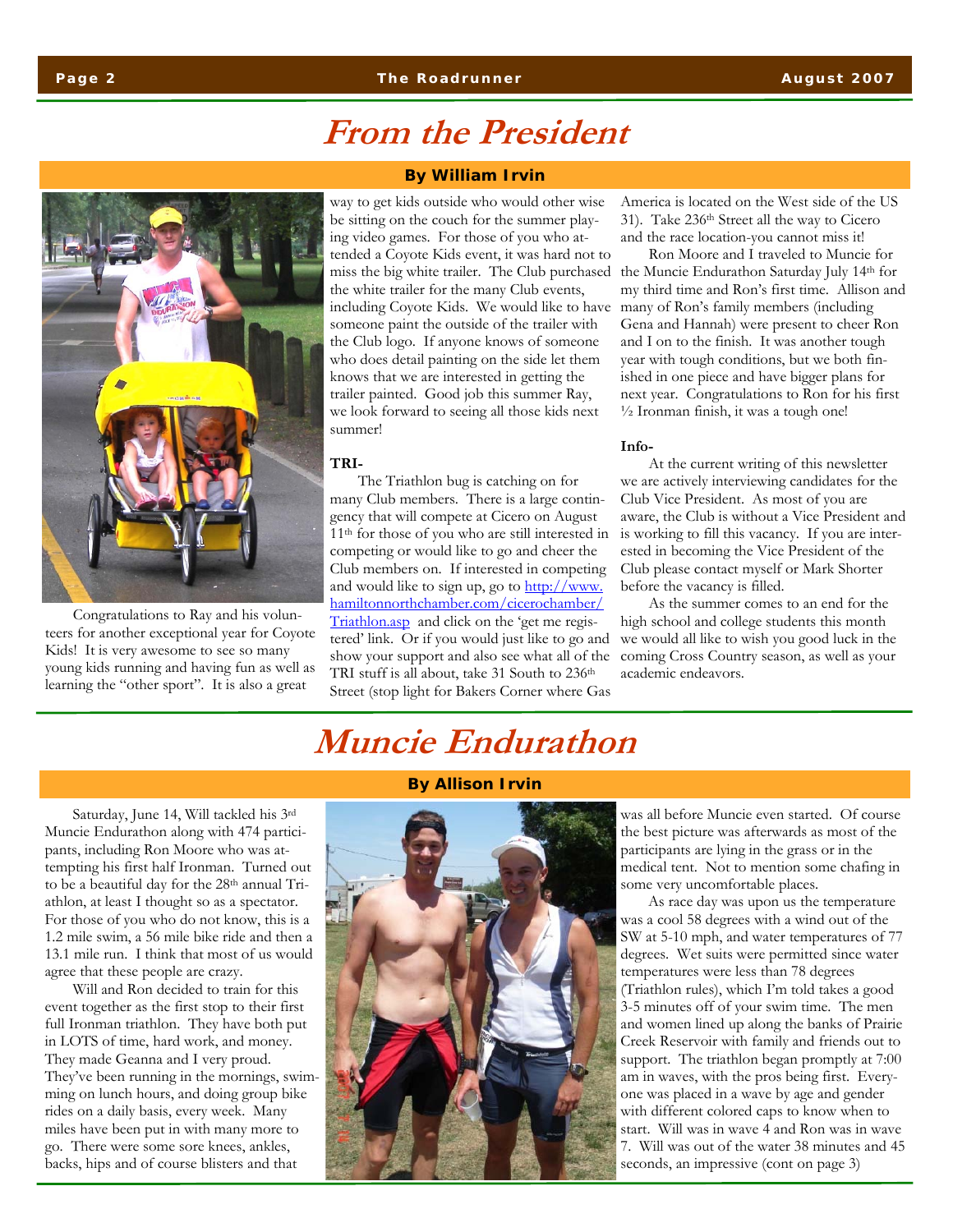### **On the Trails**

#### **By Charlie Skoog**



**FUN MILERS WILL RUN FOR RECORDS** 

Club Kokomo has not had an official one mile race for several years. Because of this all you speedsters out there have been denied the opportunity to challenge the official CK age group records for the mile. At Bill Heck's suggestion and with membership approval at the July meeting, the Wednesday Fun Mile races on August 8, 15, 22, and 29 will be official club races and participants will be eligible to set club records. Perhaps this will encourage some more of the guys to come out. At the Fun Mile on July 25 twenty-five of the thirty-one finishers were female. Way to go ladies! Come on out guys!! There will continue to be races at Noon and 6:00 p.m. each Wednesday. Register at the Highland Park concession stand shelter 15 minutes prior to each race.

#### **Current 1-mile records**  Men

| - 11 - 11 |                       |      |
|-----------|-----------------------|------|
| $0 - 12$  | None                  |      |
| 13-19     | Jeremy Grams          | 4:54 |
| $20 - 24$ | Scott Stucker         | 5:19 |
| $25 - 29$ | Kevin Forgrave        | 4:52 |
| $30 - 34$ | Kenny Bennett         | 4:56 |
| 35-39     | <b>Byron Bundrent</b> | 4:50 |
| $40 - 44$ | Earl Strong           | 5:19 |
| 45-49     | <b>Ricke Stucker</b>  | 5:26 |
| $50 - 54$ | Dale Sullivan         | 6:02 |
| 55-59     | Dale Sullivan         | 6:08 |
| 60-64     | Bill Heck             | 6:18 |
| 65-69     | Milt Brown            | 7:28 |
| $70+$     | None                  |      |
| Women     |                       |      |
| $0 - 12$  | None                  |      |
| 13-19     | Stephanie Miller 5:45 |      |
| 20-24     | None                  |      |
| 25-29     | None                  |      |
| $30 - 34$ | None                  |      |
| 35-39     | Roxane Osborn         | 6:25 |
| 40-44     | Lorene Sandifur       | 6:51 |
| 45-49     | None                  |      |
| $50 - 54$ | None                  |      |
| 55-59     | None                  |      |
| 60-64     | None                  |      |
| 65-69     | None                  |      |
| $70+$     | None                  |      |
|           |                       |      |

I enjoyed reading and appreciated John Wiles article promoting the need for trails and bike lanes in the July newsletter. "If you build it they will come" was the basic premise of John's article. If you visit Jackson Morrow Park almost any time and especially in the evenings you will know this is certainly the case locally. For all you trail users out there who would like to see our meager local trail system extended it is up to all of us to lead the effort. One phone call from each of you to a mayoral candidate, your city or county council representative, your county commissioner, and the city county planning commission is an easy way to start. A letter to the editor or a call in to a local radio station is another way. When the answer that comes back is "that's nice but we can't afford it" be prepared with the answer, "Other communities have a plan and our doing it. Why aren't we?" Tom Miklik and I have been working on a committee making recommendations that will be incorporated into an Alternative Transportation Master Plan. Will this be another plan that gathers dust or will it be something our community embraces with a corporate will to make it happen? I invite you to come to the membership meeting on August 6 at Grace Fellowship Church. I will present a slide show overview of existing and proposed trails for you to critique. Also speaking will be Mike Kuepper who will share a progress report on the Nickel Plate Trail and detail specific ways we can help that effort now.

**IF YOU BUILD IT THEY WILL COME** 

Each Wednesday night when I go to Highland Park I am excited by the growing number of runners and walkers participating in our programs. Seeing all the ladies participating in FIRSTS is really motivating and the families participating together in the Fun Mile make it even better. I envision a future local community where we will see people of all ages running and biking on a network of trails and greenways that will connect and extend from Jackson Morrow to Highland Park and beyond, maybe even to your neighborhood. "Build it and they will come.....Get involved and it can happen!"

7 minutes faster than last year. Ron came shortly after at 41 minutes and 49 seconds, it was looking like it was going to be a good day for all. They both sped through the transition and jumped on the bikes hoping for a great time. Of course that's when the wind decided to pick up to approximately 15 mph. Unfortunately the wind I was told was gusting at them almost the entire 56 mile course. Will stated," It slowed me down a good 3- 6mph most of the course", which made his bike time 10-20 minutes slower than he wanted. Even though bike times were slower than most wanted, everyone survived the bike, entered the transition area to put on their running shoes and take off for the last event of the day, THE 13.1 MILE RUN.

### **Muncie Endurathon (cont)**

By this time I was feeling pretty guilty, I had several snacks and took two naps. It's hard work being a spectator. As I was waiting for the guys to finish, the winner Dave Irion, from Naperville, IL finished with an awesome time of 4:02:14. With 45 minutes left in the run for Will, Nicole Peel showed up to show her support. Talk about a good friend, she came and ran the last 4 miles with Will and made him a victory peanut butter pie. Thanks Nicole, it meant a lot to Will and me to have you there.

Geanna and Hannah Moore (Ron's wife and daughter) and I were waiting as the finishers started to come in. Will crossed with a great time, nine minutes faster than the last two years, 5 hours 6 minutes and 4 seconds.

Ron finished in 5 hours and 59 minutes. Some other local finishers and club members include Matthew Bolinger 6 hours and 10 minutes, Jay Priest 5 hours and 31 minutes, Todd Brandenburg 5 hours and 26 minutes, and Mark Hoover 6 hours and 20 minutes. Great job guys we're so proud of all of you.

Everyone keep Will and Ron in their prayers as they continue to train for their first whole Iron Man. Will's is the Great Floridian on October 21 and Ron's is Ironman Florida November 3rd.

If anyone is interested in doing a triathlon come join me and other club members as we take on the Cicero Sprint Triathlon on August 11. The distance includes .2 mile swim, 9.5 mile bike, and a 3.1 mile run.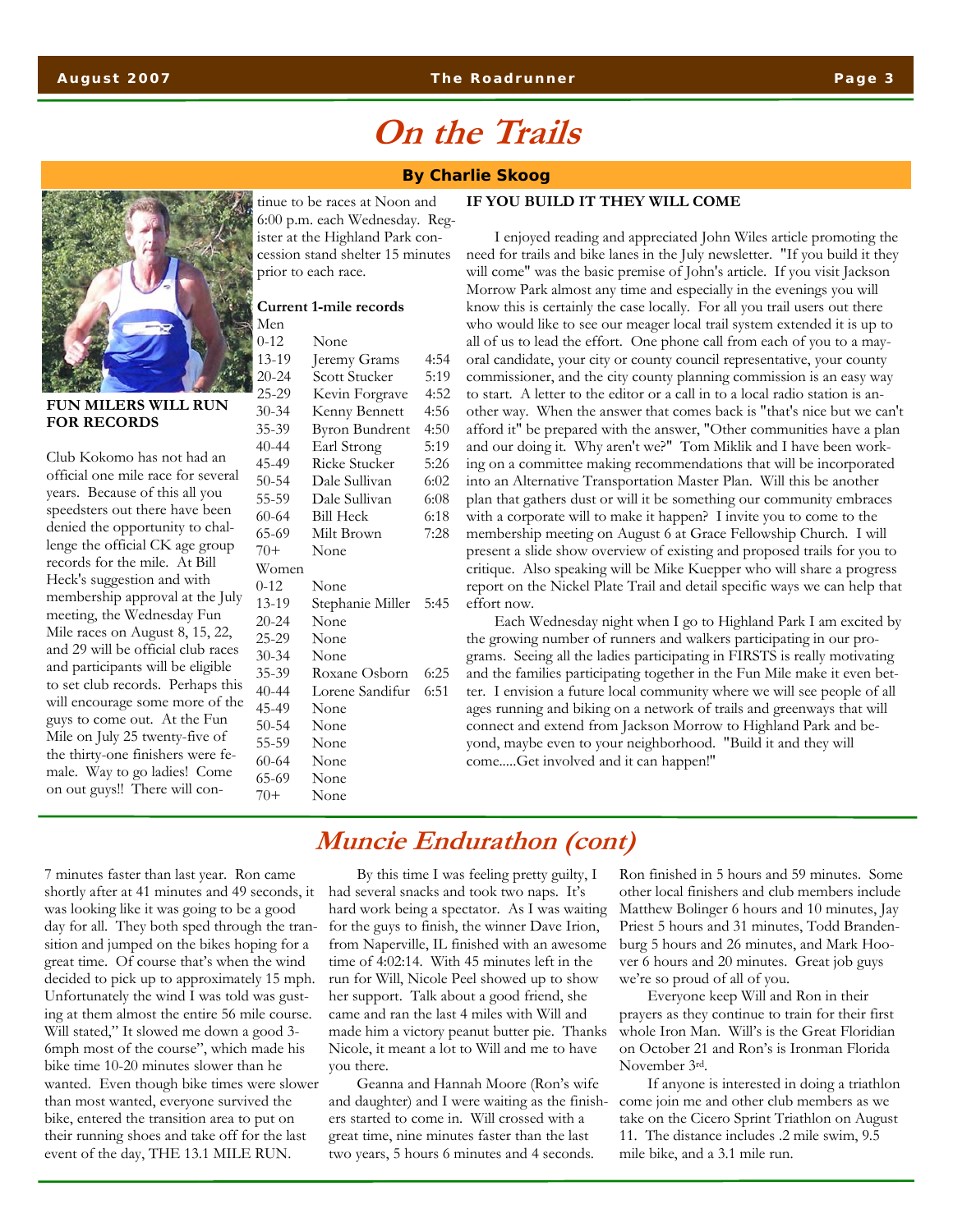## **On the Roads**

#### **By Johnnie 'O**

#### **HAYNES VOLUNTEERS NEED A LEADER**

The team leaders and volunteers of Club Kokomo Roadrunners' signature race – The Haynes Apperson 4-Mile Run/3-

Mile Walk and 1 Mile Fun Run – need a leader.

Some races can be difficult to direct, but Haynes is not one of them. Bill Barnett, Dave White, Tom Miklik, and Steve Wand took charge of the 30-year-old race in 1995. Their goal was to put on the best race in the Midwest. They have done that. Along the way, they also have built a solid foundation of team leaders and volunteers.

The foursome retired

from their director roles in 2004. Barb and Melvin Hobbs ran the show for two years, and then Bill took the reins again in 2006. When no one stepped forward to take the leadership role this year, Bill volunteered. However, he made it clear before and after the race that he would not be the director in 2008.

The Haynes is a great race with a great history. Johnny 'O's first Haynes was a half marathon 25 years ago.

In 1982, more than 160 runners lined up on North Main Street in front of Engel Jewelry on a sunny, hot July 3 morning. We made an abrupt right and headed west on Walnut to Berkley, then to Mulberry and back east to Washington Street. We went south on Apperson Way, back to Washington Street, and then to Southway Boulevard. We eventually got on Webster Street, worked our way back north to Highland Park, and then to the finish in Foster Park via Markland and Park avenues and Superior Street.

The Haynes has come along way in traffic control and water stops since its first race in 1977. During the half marathon, we ran on some of the busiest streets in Kokomo, and I don't recall anyone providing directions at

the turns or stopping cars for runners. Similar to bicycle touring, runners followed markings on the road.

 Kokomo High School teacher Dave Barnes, then a Kokomo Tribune sports writer, wrote a pre-race column. Adjacent to his column was a map of the course that, according to Barnes, included water stops. I could only make out the map's outline on the library's microfilm. I couldn't see any street names or water stops. The only water stop I recall was at the 11-mile mark, which was near Old Ben in Highland Park. The stop was a small table with gallon water jugs and cups. There were no volunteers at the table, so runners had to stop and fill their own cups. The lack of water on the course was not unusual at that time. There were no water stops during the first two Indianapolis Mini Marathons, and only three at Mini three.

Donald Winant of Muncie won the half

marathon in 1 hour, 13 minutes, 37 seconds. Lisa Shanks was 43rd overall and the first woman in 1:37.03. In the Tribune's account of the race, the paper only listed the top three finishers in the 10-year increment age groups. Some recognizable names included Bill Heck, 8th overall and second in 40-49 in 1:21.18; Rick Kerr, 13th overall and third in 20-29 in 1:23.15; and Jim Schneider, 24<sup>th</sup> overall and third in 40-49 in 1:29.03. More than 60 people competed in the event's two-mile

"fun run." Steve Martin won the race in 11:14. **HERE'S ANOTHER HAT TIP**  Kathy Davis was 13th overall and the women's winner in 13:17.

The Haynes is a much better race today than it was in its early years, but today's event is not without its flaws. The mistakes, however, are minor and easily correctible.

As an example, one of our major strengths has become a major weakness. Race day registration and packet pickup always have been smooth and quick. The guiding principal is to do whatever it takes on race day to get a person in the event. As a result, race day registration numbers always are huge.

Fortunately, our experienced volunteers can handle large numbers. Unfortunately, the large numbers are registering later and later

each year. For our volunteers, who want to run the race or who have other race-day duties, the five-minute-before-the start- registrants are a problem because their number continues to grow. Six registered at 7:55 a.m. this year.

Our volunteers have provided ideas to solve this problem, which we will do. But our experienced team leaders and volunteers need a CEO to make sure all volunteers are following the same game plan. The position presents a great opportunity for a person to gain leadership experience while working with dedicated people.

Thanks to the previous directors, the top spot really is not a tough job. There is a race plan, team leaders, and a volunteer core. Many of the team leaders have directed races, some major, for years. They been there, done that. It is time for a younger member to take the reins. If interested, contact CK President Will Irvin as soon as possible, so we can get started planning next year's race.

#### **SPEAKING OF VOLUNTEERS**

Johnny 'O tips his ND cap to the volunteers who made this year's Haynes a huge success. They include Mark Shorter, Steve and Barb Wand, Bill and Kathie Barnett, Michael Graham, Mike Deardorff, Tom Miklik, Dave White, Lorene Sandifur, Jane Sullivan, Stan Shuey, Milt and Helen Brown, Ray and Robyn Tetrault, Joyce Pennycoff, Mary Miller, Pat Robertson, Tori Robertson, Robyn Pagington, Robin Cole, Patti Reinhardt, Greg Townsend, Jill Parry, Rocky and Judy Smith, Rhenda, Acton, Charlie Skoog, and John and Anne Wiles.

Johnny 'O also tips his ND cap to CK member David Hughes, who donated \$172.50 to CK's youth scholarship fund. David won this year's Haynes 50-50 drawing. Tickets were \$1 each, and David bought 50. CK's share of its 50-50 drawings benefits its youth scholarship program. We gave seven scholarships this year. Stan Shuey normally wins the club's 50- 50s, and donates his share to the scholarship fund. The Haynes pot totaled \$245 this year, and David, like Stan in the past, donated his \$122.50 split to the fund.



**Race Director Bill Barnett will pass the reigns to someone new next year.**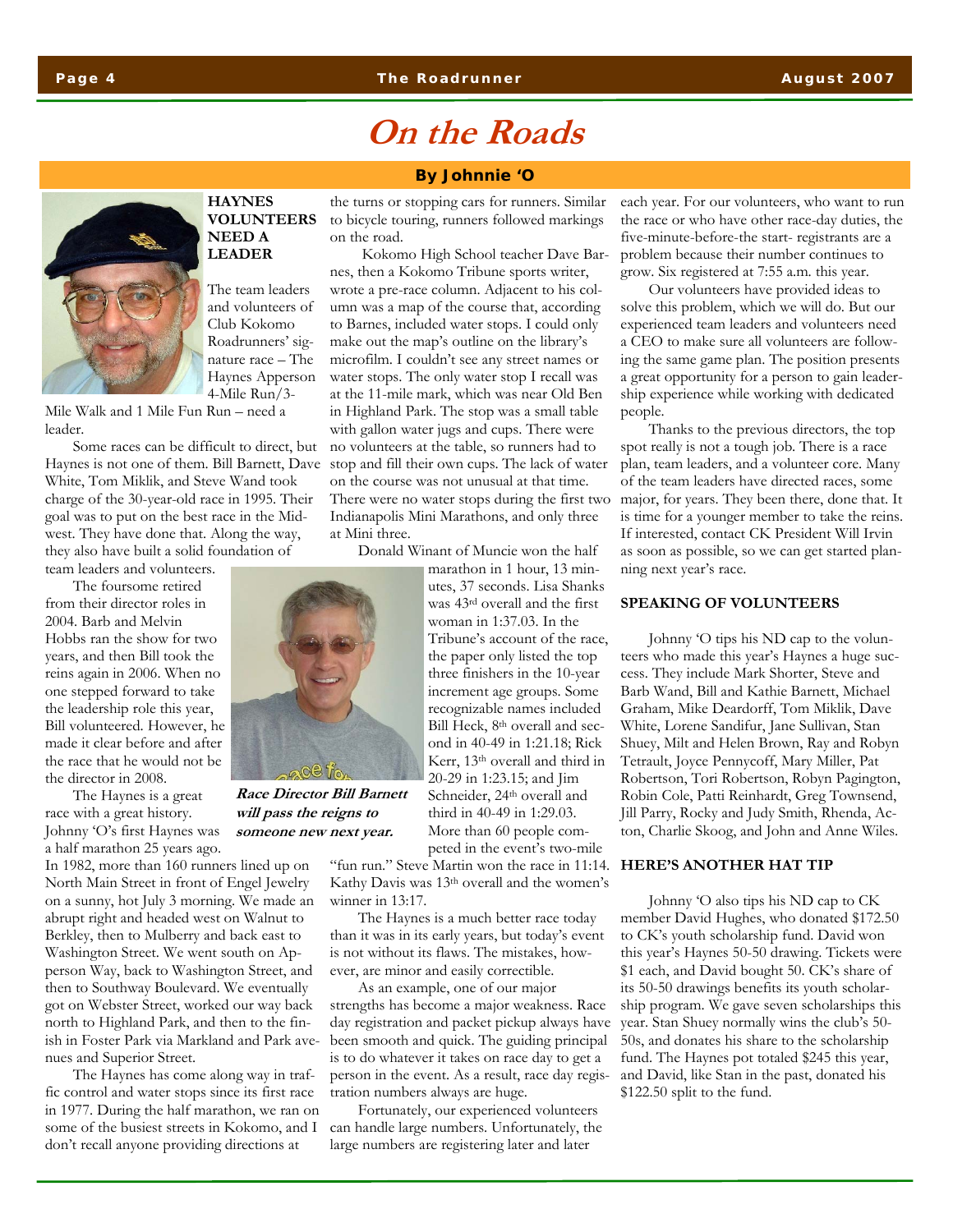### **Ironhorse 4-Miler**

Wow, another wonderful morning for running or walking. For the past few Saturdays we have been very fortunate to have cool mornings to race. In Indiana cool is a relative term in the summer since normally it could be near 80 with humidity hovering near 90%.

This year's Iron Horse was the 27th edition, and once again three veterans toed the line as they have every year. Charlie Hastings, Dale Sullivan, and myself have participated every year. We remember the first 2 years when it was a 10K (like many races in 1981 and 1982). Eventually the distance changed to 4 miles and a Walk was added in 2000. The course has changed over time. This year's course was the same as 2005. In 2006 we could not run over the Davis St. bridge since it was being repaired. Once again the 3rd mile

#### **By Mark Shorter**

was on the trail on the north side of the Eel River under the shade of many trees.

For several years there was an Iron Horse festival consisting of a parade, train rides, and flea market. But the festival was discontinued and has not returned. The race is the last remnant. Why an Iron Horse festival? For many, many years Logansport was a hub of railroad activity. I remember as a kid growing up in Logansport having to wait for the long lines of railroad cars at the 18th St. crossing or the 3rd St. crossing or the Cicott St. Crossing on my way to my grandparents house on the Logansport's south side from my house at 17th and Spear. Or watching the trains both passenger and freight arrive at the Pennsylvania (at 4th St.) or Wabash (at 8th St.) stations.

The race peaked with 374 runners (finishers) in 1999. Unfortunately the numbers have decreased to this year's 117 runners and 40 walkers who finished. However, Club Kokomo was well represented with 37 runners and 21 walkers among the finishers, and many of them were award winners. Club Kokomo was led by Ian Holtson (of Kokomo High School) with a 1st overall and Dana Neer at 2nd overall and 1st masters. CK's Michelle Hollingsworth was 1st overall female overall with her 30th place finish. As you can see by the results, Brandon Sheline (5th), Brian Reinhardt (6th), and Jeff Kuczera (9th) rounded out CK's runners in the top 9 finishers.

In the Walk CK was even more dominat-



**Dale Sullivan competes in his 27th consecutive Ironhorse Race.** 

ing. Led by Rick Spencer who was 1st overall and Mary Miller who was the 1st female (3rd overall). Other CK walkers in the top 9 were Keith McAndrews (2nd), Tim Taflinger (4th), Steve Inman (6th), Amanda Pena (8th), and Jerry Lambert (9th). As the results show,CK also took places 11, 12, 13, 14, 15, 16, and 17.

Afterwards we enjoyed the usual refreshments of water, powerade, cookies, bananas, granola bars, etc.

## **Meeting Minutes**

Mark Shorter opened the meeting at 6:20 P.M.

Members present: William Irvin, Mark Shorter, Brian and Patti Reinhardt, Ray and Robin Tetrault, Jack and Cindy Sanders, Bill Barnett, Stan Shuey, Charlie Skoog

Mark gave a brief financial report.

Old Business Haynes Apperson

Problems?

 Registration needs more organization Have a meeting to discuss issues and solutions.

Newsletter

Cost of printing

 Ways to save money Print our own Brian will check on cost of printers. New Business Next Haynes Apperson will be July 5, 2008 Coyote Kids Inclimate weather issues. If canceled—attendance given to all kids. Posted on website by 5:00 P.M. Fun Run Mile Suggested 1-Mile open for club records? August 8, 15, 22, 29 will be eligible. No points

Ray motioned to adjourn. Jack seconded.

Meeting adjourned at 7:56 P.M. Next meeting, August 6, 2007 at 6:00 P.M. at Grace Fellowship, corner of Union and Jefferson.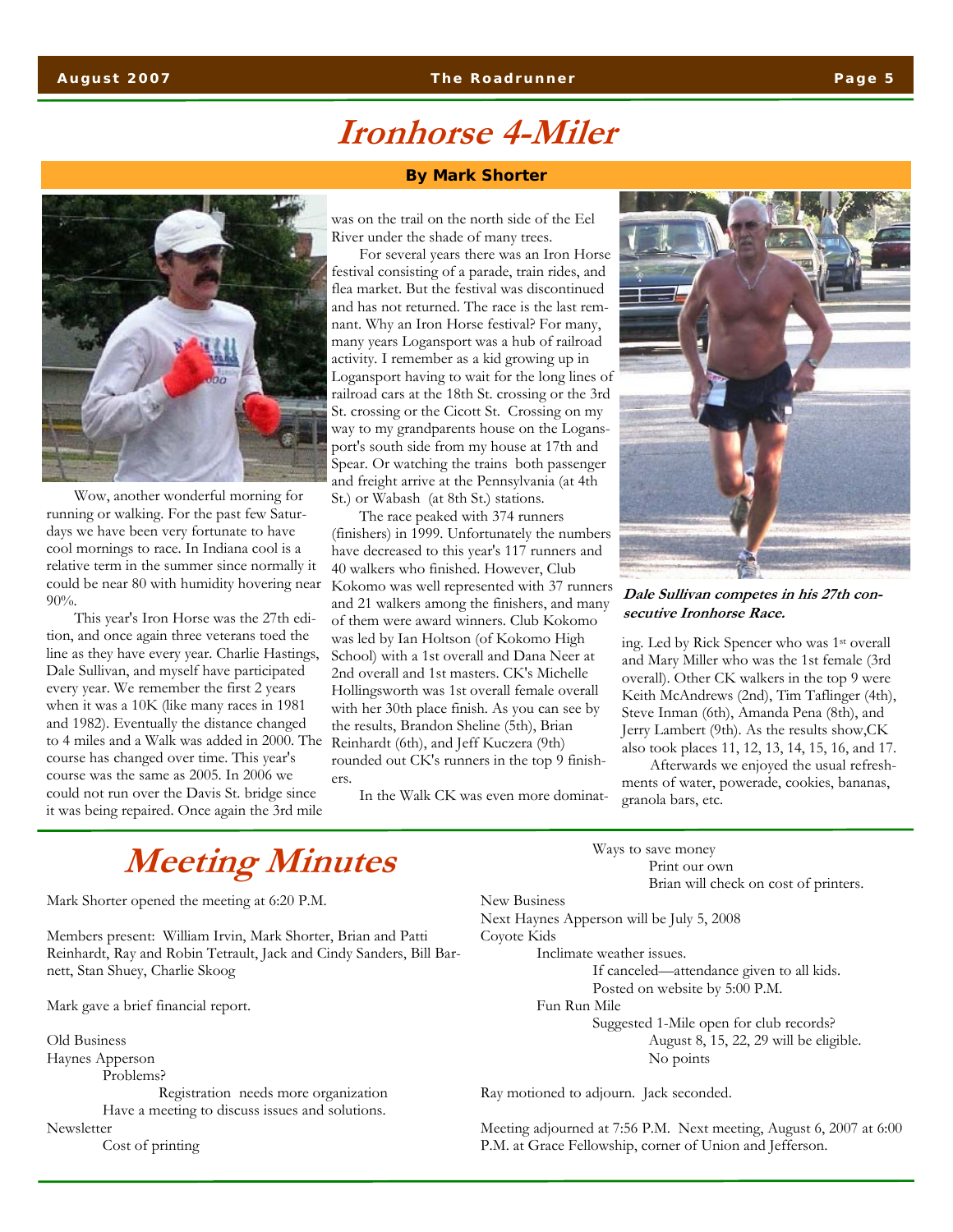## **Perry, Hollingsworth Take Panther Prowl**



Near perfect weather - thanks in part to the switch to daylight savings time - greeted 108 runners and walkers at the annual Pan-

### **By Gary Jewell**

ther Prowl 5K at Western High School on July 21st. Former Kokomo High School runner, Ryan Perry, took top honors at the annual Panther Prowl 5K. Perry's time of 17:09 was the slowest winning time in the race's 5 year history. The Prowl is a fund raiser for Western's cross country progams.

Perry out-gunned former Eastern High School runner, Matt Maher (17:24).

Western's sophomore Austin Young took 3rd (17:46) just ahead of a resurgent Kokomo senior Brandon Sheline (17:59). The top four runners were the only one's to break 18:00.

In the women's race, Western senior-tobe Katie Hollingsworth grabbed the top spot while finishing 25th overall in 20:37. Former Western and current IPFW runner, Annina Gruber, was 2nd (21:07) while Kokomo High School's Nicole Parry was third (30th overall,

21:18) while Lewis Cass senior Brittiani Gillem followed was fourth (31st, 21:28).

Brian Reinhardt (18:27) topped the Male Masters division while Michelle Hollingsworth took home top honors in the Famale Masters.

In the walk, Greg Callahan stormed home in 31:10 to claim the top prize. Keith McAndrews was 2nd in 33:12. Mary Miller (33:22) claimed another top prize in the women's category. Amanda Peña (36:28) took 2nd.

Jacob Gillem won the fun run in 6:27.

**Wanted: a few able bodies to work the Age Graded Race on August 11th. Contact me at funrunr@sbcglobal.net or at 765-455-8551. I need about 10 individuals to help with registration, finish line, course marshalling, and aid station.** 





**In my haste to get the Greentown article done last month I failed to mention that the women's winner was our very own Nicole Parry. I apologize for not recognizing your awesome performance, Nicole. Great job!** 

**From left to right: Kathy Bagwell, Karen Bush, Josh Revils, and Jill Parry compete at the Panther Prowl.** 

**Sara Miller received a beautiful pendant of the cancer awareness ribbon in diamonds with the word "hope" on it as well. She received it at the run on St. Patrick's Day but doesn't know who gave her this gift, but would very much like to thank whoever it was. If it was you, or if you know who it was please let Sara know at saramiler@earthlink.net.** 

**Continue to keep Sara in your prayers as she continues her battle with cancer. God bless you, Sara.**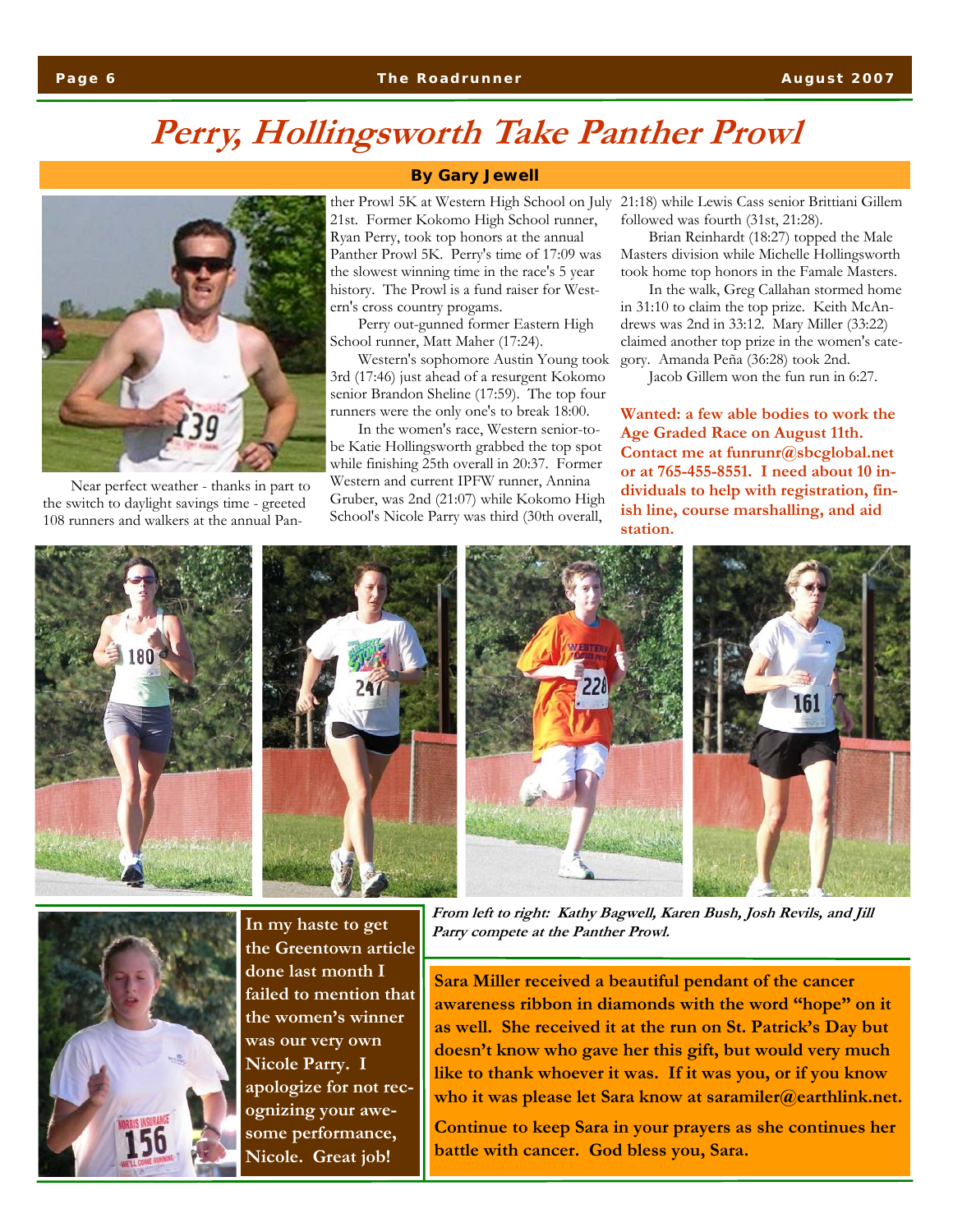### **On the Injury Front**

Most of you already know the trials and tribulations associated with injuries and how they can totally wreck the summer racing season. Let me tell you about year two in my series of summers without racing.

For what seems like an eternity - actually more than 6 months - I've been plagued by a chronic and persistent case of patellar tendinitis in my right knee. Neither antiinflamatories, nor ice, nor massage have had much of an impact.

This spring, recognizing that I was losing muscle mass due to inactivity I enlisted the services of Kristiva Smith (aka "The Personal Trainer to the Stars") to help regain some of my lost strength and to help me burn off some of the excess fat that's been gathering around my mid-section over the last year.

Shortly before I started working with Kristiva, I visited my personal physician, Jim Sackett - a former elite marathoner and avid cyclist. He concurred with my diagnosis.

"You have tendinitis (more accurately tendenosis) because your quads are weak. Tell your personal trainer you need to strengthen them."

So off to training I went. Over the course of the next 4 months I did squats, and lunges, and leg extensions, and a host of other exercises designed to increase the strength in my quads. We also did some yoga - Kristiva's also a certified Yoga instructor.

While I did get stronger over the summer (check out these guns), the tendinitis remained. The only thing that seemed to have a positive affect on my condition was about a week off from running and a round of steroids I received after rolling in poison ivy prior to a vacation trip to Seattle in June. The relief was short-lived, though, and the pain returned shortly after I resumed training.

The week before the Haynes-Apperson

#### **By Gary Jewell**

race after limping through another 5 mile run I exclaimed to Karen, "I've had enough. I'm out of shape, over-weight, and my knee hurts. I have to find out why this isn't getting any better." I scheduled a return appointment with Dr. Sackett for July 5th.

The day before my appointment had me practicing wiffle ball wedge shots in front yard - I don't play golf though I did work on a golf course once. After nearly an hour of popping shots off the silver maples marking the property lines Karen inquired about our dinner plans for the evening. (We have this joke at our house: What do the Jewell's make best for dinner - reservations!) I handed her the club and said, "hit one" which she then linedrived behind an overgrown juniper bush next to the house. "Nice shot, Tiger," in intoned as I dug the ball out from behind the bush.

As luck would have it as I was turning to exit the flower garden growing next to the juniper, my foot became tangled in a garden hose causing me to lose my balance and fall awkwardly to the side. The inside of my right knee, yes the injured one, slammed hard against the landscaping timber lining the flower garden. As I was rolling on the ground cradling my now doubly wounded knee I thought to myself, "why does my toe hurt?"

The next day I visited Dr. Sackett who upon examining my now upbraided, bruised, and visibly swollen knee asked, "what in the world did you do to your knee."

"Tripped over a garden hose," I responded. "You should see what my toe looks like."

"What happened to your toe?"

"Nearly ripped off the nail when I tripped over the hose."

Ever see a doctor cringe?

"But that's not why I'm here. I still have patellar tendidnitis."

"Did we ever x-ray that?"

#### "No."

He then ordered up an MRI for the next day which I thought would be really cool since not only could I see what tendinitis looked like on film, but also what a fresh bone bruise looked like, as well. About a week later he called me back with the results.

In short he said, "you have a big bruise on the inside part of your knee, your meniscus is fine, and you have tendinosis in the patellar tendon with some swelling."

At this point I was thinking, "bring on the NSAID's!"

And then he dropped the bombshell. "You also have a 50% tear in your patellar tendon." Then he added, "you might not want to run for awhile.

I'll get you an appointment with an orthopedic surgeon."

"Can I do that other sport you've been trying to get me to do for the last four years?"

"No, you probably shouldn't ride a bike either."

Wonderful!

The next day Dr. Sackett's nurse called to confirm my appointment two weeks later with a local orthopedic surgeon. "They want you not to put any weight on your knee."

"And just how do I do that," I asked with a laugh.

"Well, you can use crutches or we can get you a knee immobilizer."

Okey, dokey.

At my next workout Kristiva reminded me that I've been having this problem for a lot longer than the last 4 months. "You were having this problem last fall, too."

Thinking back I recall feeling a sharp pain just below my kneecap while mowing Western's cross country course at Oakbrook Valley. This problem has been around for almost a year and I've been running on it all along.

I think I'll be riding my bike as much as I possibly can until July 31st rolls around.

### **10th Annual Age-graded Race Coming Up!**

Saturday August 11 is the day for Club Kokomo's Age Graded race. If you are tired of the mass start races, then this race is for you. Your start time is based on your age. The clock will start when the all the walkers, male runners age 75+, and female runners age 60+ start. At designated intervals after that others will begin. Walkers will walk the usual Highland Park 5k course while the runners will run a 4 mile course. For example Men age 48 & 49 and women age 17 & 32 will start 6 minutes after the clock begins. Another example men age 19, 31, and 32 will start 8 minutes and 45 seconds after the clock begins. Registration forms are available online at www.ckrr.us or at races. If you participated in the Haynes-Apperson race, there was a Age Graded form in the bag. Race-Day registration is from 6:30 AM to 7:30 AM and the cost is \$15. Registration headquarters will be the concession stand in Highland Park in Kokomo. There are 72 awards with a percent of the awards to the walkers based on how many walkers participate. There are no age group awards. All proceeds go to the Mike Cowan Scholarship Fund. The main sponsor is Mid-America Beverage.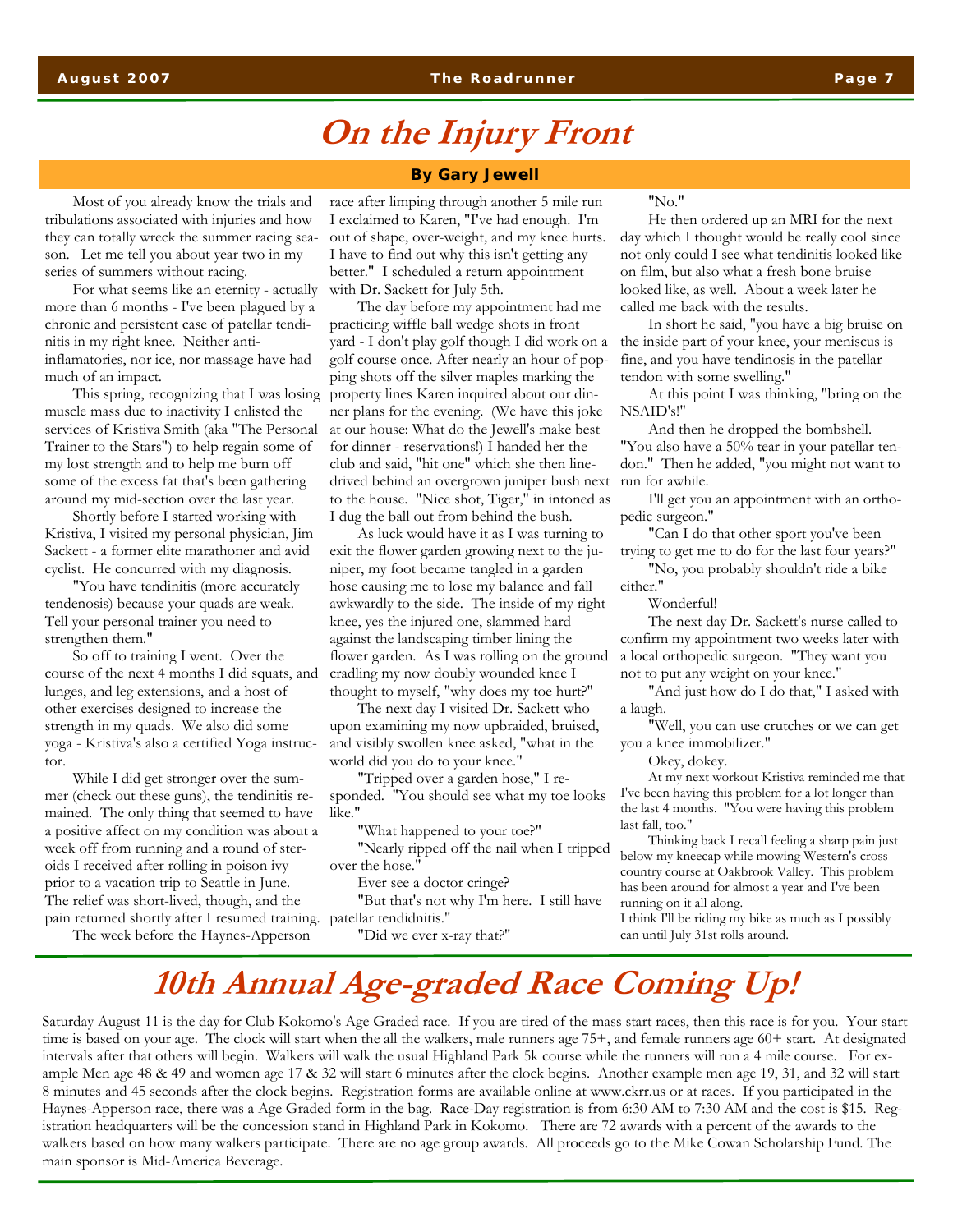### **Coyote Kids**

#### **By Ray Tetrault**



Who eats over 1000 hot dogs, accepts 503 trophies, shows up thirty minutes early, and leaves with a smile? You guessed it. The Coyote Kids. July 19th was awards night for our summer running program. Once again this year, for the third year in a row we had rain for awards night. This year instead of moving our awards night to a different night we were graciously hosted by the Johanning Civic Center. Once again Coke donated their services and provided drink and cups for us. Craig Severns and his gang of dedicated people simply get it done. Last minute change was no problem. I should also note that our

#### start and finish signs couldn't be made for the first night of Coyote Kids. The person who makes the signs at Coke was on vacation. No problem for Coke, the person came back and made the signs for us and went back to vacation. Unbelievable. Apparently Craig and his gang still operate on the old way of doing business.

This year Coyote Kids just missed having 1000 runners. We had the most consistent year in terms of the number of kids participating. We made some changes to the start and finish line area. I think we could easily have handled another 500 kids a night. CKRR volunteers know what to do and how to do it. This year was the easiest year by far for our program. This allowed us to run all our races and be done in 45 minutes. We had a special running lane made for the little ones, which protected them from errant spectators. Some of the kids ran over and over and over again. The Weber and Irwin family managed the 25 to 50 yard dash with their expertise on wee ones.

The last race of the day each night was the younger 1 mile run. This group was the largest race of the summer. It was a hotly contested race with some talented runners in the group. Laura Matsuoka, a tiny ten-year old, won the event every evening remaining undefeated. Her times hovered in the mid 6



**Laura Matsuoka cruises to another "! Mile Fun Run" win.** 

minute range, which on that course is extremely good. She was disappointed she couldn't beat Scott Colford the day he led the runners through the course.

Parisi Speed School and Club Fitness 24 were excellent in helping the kids to stretch and be ready to run. They opened our runs every evening. Grace Fellowship Church handed out ribbons and Popsicles for the 4th year in a row. Once again all of Lorene Sandifur's mistakes were covered over by the otherwise excellent finish line crew.

The best part of the program for the Tetrault family was having everything in the trailer. It was so much easier and efficient to hook on to the trailer and make ONE trip to Jackson Morrow Park. And the extra time of unloading at our house we had to do the first three years was no longer something we had to do. If you haven't seen the trailer yet, it will probably show up at some of our CKRR events.

I could never begin to share all the stories from Coyote Kids, but I want to share a couple of them. One young man came from 1.5 hours away to run in our program. This is remarkable enough, but he also has cerebral

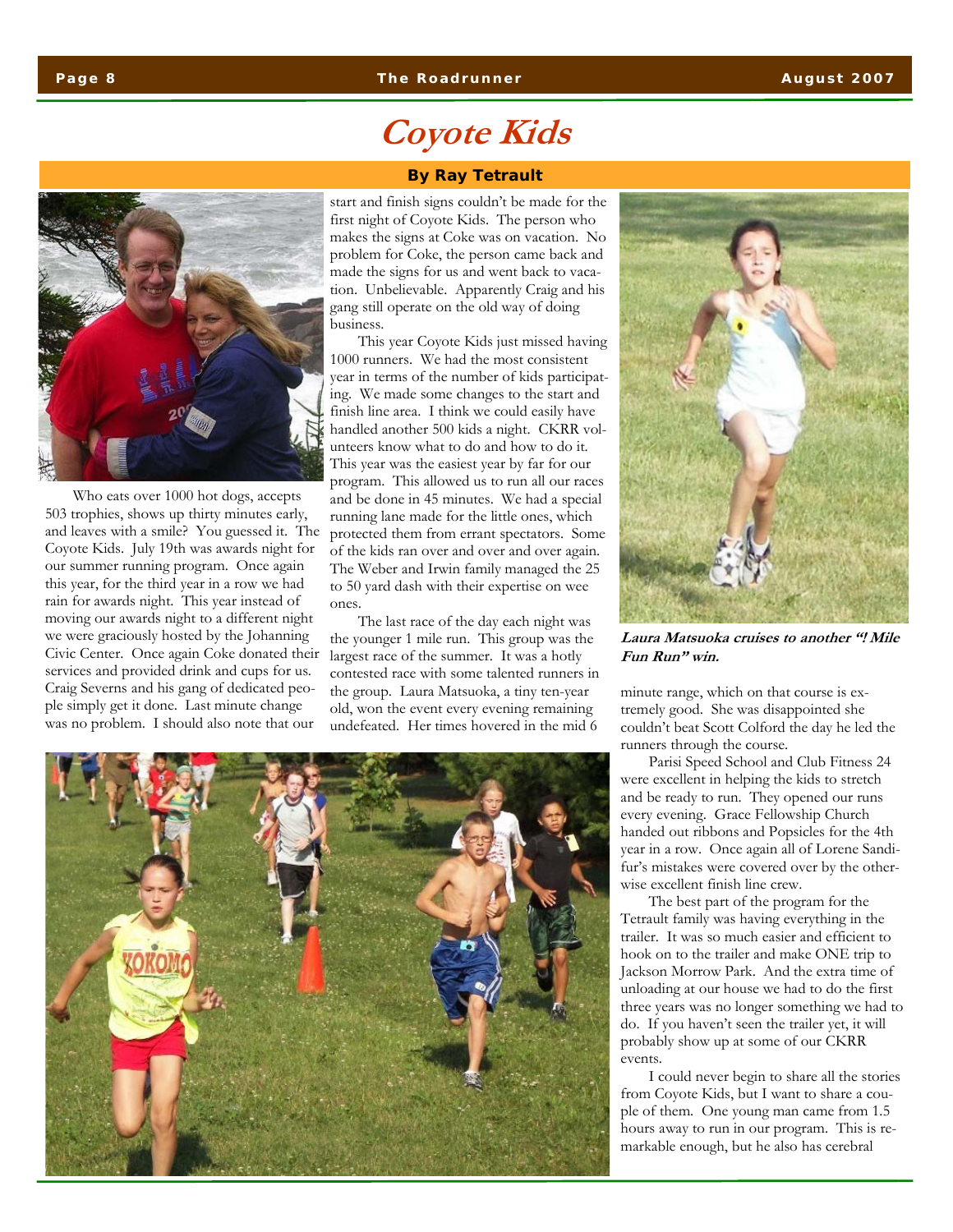**August 2007 The Roadrunner Page 9** 

### **Coyote Kids (cont)**

palsy. He received a perfect attendance award.

Another man came to me with tears in his eyes as he thanked me for Coyote Kids. He has three children who ran. They kept asking him to bring them to Jackson Morrow so they could "practice." This dad had made up his mind to get a divorce. He told me he had come to the place where he viewed his kids as problems, but by bringing his kids to Coyote Kids and running with them he now sees them for the true blessings they are. His family still runs at Jackson Morrow because dad likes being with them.

On the 3rd week of Coyote Kids a dad asked his son if he wanted to go get an ice cream. The boy looked at his dad and said what he really wanted was for his friend he made at Coyote Kids to have a pair of shoes to run in. The dad took his son and friend to Finish Line and purchased him some "real" running shoes. These two boys came over to show me the shoes and talk about how faster they could run with new shoes.

The Coyote Kids stories are endless, and the rewards for what CKRR does with the program will reap lifetime benefits to those who participate. Next year will be our 5TH year of the program. Thanks for the privilege of serving!

I wanted to attach a couple of notes from Coyote Kids parents. What we do has an impact on these young folks and it doesn't go unnoticed. Take a look.

*I want to take this opportunity to thank you and all the others who have made this such a* 

*wonderful activity for the kids. We have participated for the past 3 years and it has been exciting to see how it has grown and developed into the incredible summer event that it is. Unfortunately we will be moving to the South Bend area in 3 weeks. I wish I could pack you all up and take you with us to the new house. My oldest son, Tommy, was unable to finish out the year (he only did 2 runs) because he choose to go to New York for 3 weeks to help his Grandmother after a death in the family. Even though he didn't run for all the Road Runners races, he has continued to run on his own and said that it is something he wants to continue after we move. Coyote Kids has had a real positive impact on him... Thank You.* 

*I just want to let you know that Coyote Kids has been excellent for my kids. My girls have learned that they are very capable of hard exercise (without actually dying) and they have improved* 

*so much since last year. We've discovered running comes easy to our 5 year old and he has some natural ability in that area so we will hopefully pursue that as he gets older (we'd have never known this early had it not been for Coyote Kids). As a family we've gone to the track and done some fun relays and some hard running for the the kids to practice and it* 



#### **WhistleStop Marathon**

**October 13th is the day the WhistleStop Marathon is run. If you are interested in being a part you MUST let Brian Reinhardt or myself know. The hotel space is rapidly being taken and we have to get our reservations in. Our plans are to leave Thursday the 11th and come back on Sunday the 14th. Check it out on the website www.whistlestopmarathon.com The course is slightly downhill for the optimist and flat for the pessimist.** 

### **New Members**

**Michaelene Anderson Darlene Jackson Nicole Jackson** 

**Billy Pasquale Mike Rood Stella Rood** 

**Welcome to Club Kokomo!** 

### **Birthday List**



- **8/3 Rusty Merritt**
- **8/5 Nicholas Webster**
- **8/6 Forest Kenworthy**
- **8/6 Madison Kruger**
- **8/9 Mallory Reeves**
- **8/10 Barb Wand**
- **8/11 Julie Tennent**
- 
- **8/12 Mike Jones**
- **8/12 Phil Rozzi**
- **8/15 Susan Gerhart**
- **8/16 Megan Green**
- **8/19 Karlie Reinagle** 
	-
- **8/21 David Reinagle**
- **8/21 Scott Goudy**
- **8/21 Rocky Smith**
- **8/22 Amelia Kubicek**
- **8/22 Chris Smith**
- **8/25 Jerry Leach**
- **8/25 Shirley Wilson**
- **8/28 Lauren Weber**
- **8/28 Chris James**
- **8/31 Jeff Kuczera**

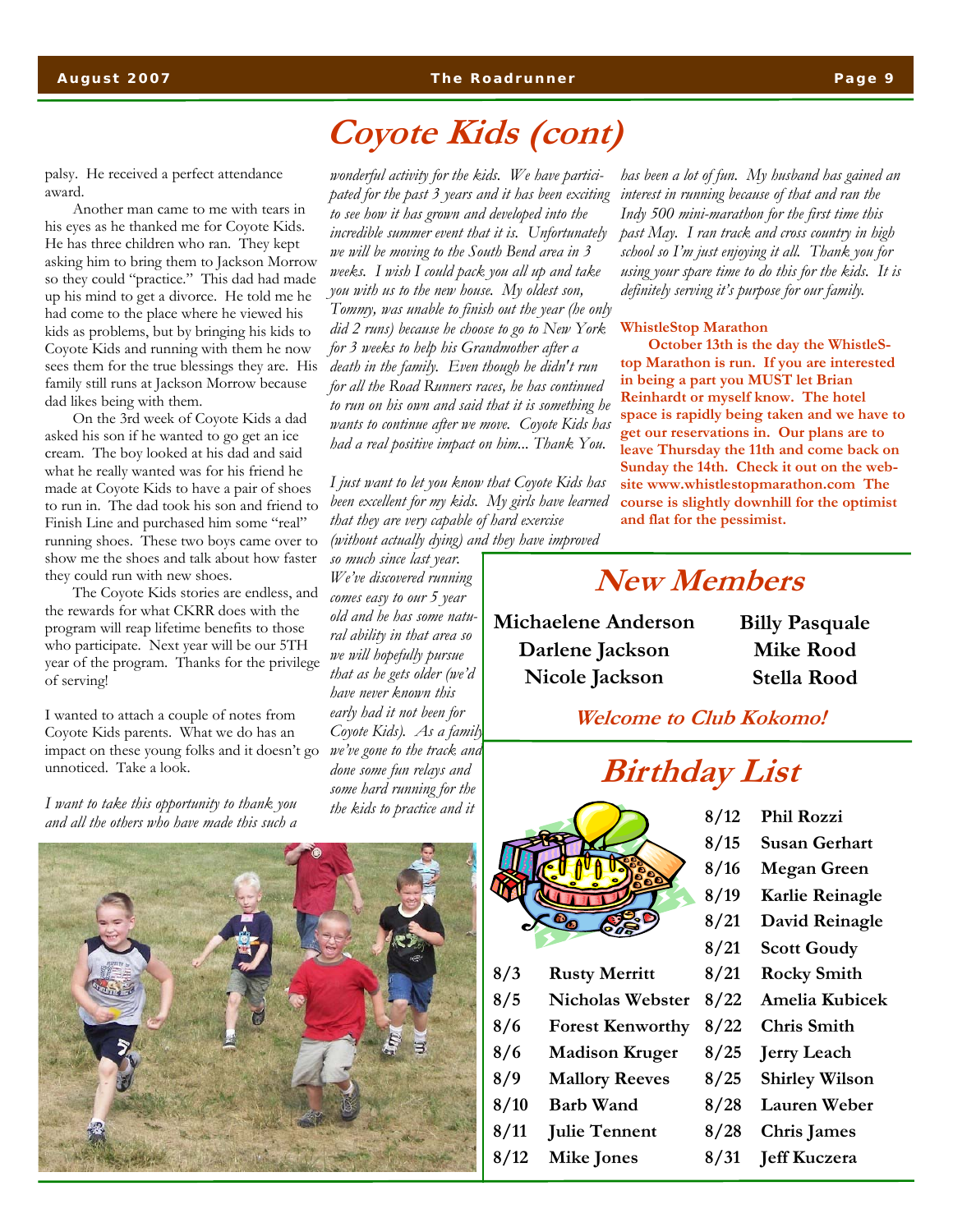#### **Page 10 The Roadrunner August 2007**

 12:00 Noon Race 1. Ron Moore 5:54 2. James Longwith 6:57 3. Joyce Pennycoff 7:37 4. Amber Longwith 7:59 5. Jennifer Mayfield 8:50 6. Christopher McNair 10:01

6:00 PM Race 1. Jeff Kuczera 6:16 2. John Anderson 6:18

course reccord) 4. Jimmy White 6:37 5. Nancy Anderson 7:02 6. Cheryl Marner 7:06 7. Vanessa Lorenz 7:36 8. Jillian Weaver 7:49 9. Jaime Jackson 8:11 10. Nicole Jackson 8:23 11. Patrick McDonald 8:39 12. Kavita Kataria 8:41 13. Kathy Murdoch 8:50 14. Josh Kuczera 9:28 15. Rebecca Kinney 9:31 16. Aubry Jackson 10:36 17. Cory Jackson 10:37 18. Vince Lorenz 11:37 19. Sylvia Burgin 12:17 20. Angela Lorenz 15:15 21. Darlene Jackson 15:17 22. Jackie Sanders 15:41 23. Cindy Sanders 15:46 24. Wanda Wood 16:28 25. Ersie Livingston 20:18 26. Grace Bagwell 20:18 27. Graham Bagwell 20:18 28. Kathy Bagwell 20:18 29. Ryan Bagwell 20:18

3. Lisa Thompson 6:30 (women's

27th Annual Iron Horse Race

July 14, 2007 Logansport, IN

1. Ian Holtson 23:10 2. Dana Neer 23:28 5. Brandon Shelline 24:29 6. Brian Reinhardt 24:43 9. Jeff Kuczera 25:21 13. Mason McGovern 26:51 16. Al Hochgsang 27:23 23. Michael Graham 29:16 25. Phil Rozzi 29:34 26. Ricke Stucker 29:37 27. Earl Strong 29:45 28. Mark Shorter 29:48

4m Run

### **Race Results**

Haynes Apperson 4-Mile Run June 30,2007 Kokomo, IN

- 1. Kyle Walsh 20:33
- 3. Bryan Phillips 20:54
- 4. Scott Colford 21:15
- 13. Brandon Sheline 23:32
- 16. William Irvin 24:04
- 17. Matt Yarosz 24:20
- 18. Waverly Neer 24:22 1st female 186. Dale Sullivan 36:42
- 19. Brian Reinhardt 24:29
- 22. Brandon Mink 24:38
- 23. Mason McGovern 24:43
- 28. Tony Robinette 25:07
- 29. Chris James 25:07
- 30. Joe Rangel 25:28
- 32. Kyle Starich 25:42
- 36. Katie Hollingsworth 26:11
- 37. Robyn Pagington 26:11
- 40. Al Hochgesang 26:28
- 42. Scott Riggle 26:50
- 44. Jordan Lee 26:52
- 50. Annina Gruber 27:08
- 54. Kaleb Hollingsworth 27:32
- 60. Nicole Parry 28:04
- 64. Earl Strong 28:35
- 65. Michelle Hollingsworth 28:35
- 66. Phil Rozzi 28:39
- 77. Allison Irvin 29:15
- 78. Keith Hill 29:16
- 79. Mark Shorter 29:19
- 82. Darin Hollingsworth 29:33
- 87. Ricke Stucker 29:49
- 91. Michael Jones 30:08
- 92. T.A. Weber 30:10
- 93. Matthew Robertson 30:12
- 98. Donny Smith 30:29
- 103. Dennis Ball 31:02
- 104. David A. Hughes 31:02
- 107. Roxane Burrous 31:14
- 114. Kim Lee 31:54
- 119. Cheryl Marner 32:09
- 120. Jerry Meiring 32:14
- 121. Stan Shuey 32:16
- 124. Kathleen Bagwell 32:18
- 125. John Norris 32:23
- 126. James Longwith 32:24
- 127. Rebekah Kinney 32:25
- 129. Ken Swinehart 32:27
- 133. Mark Eads 33:01
- 139. Russ Hovermale 33:22
- 140. Vern Graves 33:22
- 142. Amy Piazza 33:23
- 145. Sarah Lee 33:52
- 146. Joshua Revils 33:53
- 149. Teresa Long 33:56

177. David Reinagle 35:58 178. Shelly Wyman 35:59 179. Justine Eads 36:01 185. Kathy Murdoch 36:38 187. Lisa Jones 36:42 190. Ryan Bagwell 36:54 192. Lisa Stucker 37:00 198. Bill Cox 37:40 203. Amber Longwith 38:06 207. Bill Heck 38:13 209. Michael Lake 38:28 210. Vicki Boles 38:40 215. Robin Cole 39:48 218. Doris Griffith 39:50

154. Phil Leininger 34:18 162. Jillian Weaver 34:58 165. Joyce Pennycoff 35:13 168. Maureen Prentice 35:34 171. Chris Smith 35:44 174. Riley Case 35:53

- 219. Debra Perkins 39:52 225. Vanessa Lorenz 41:14
- 227. Doug Mankell 41:39
- 228. Robert Cupp 41:55
- 233. Brianne Boles 43:35
- 234. Jeannette Merritt 43:38
- 236. Sandy Knowland 44:56
- 237. Mark Webster 45:36
- 243 Finishers

Haynes Apperson 3-Mile Walk June 30, 2007 Kokomo, IN

- 1. Greg Callahan 30:12
- 2. Rick Spencer 30:26
- 3. Mary Miller 31:58 1st female
- 4. Tim Taflinger 32:13
- 7. Steve Inman 34:40
- 10. Jerry Lambert 35:16
- 11. David Mygrant 35:54
- 12. Amanda Pena 36:29
- 13. Toney Lorenz 36:48
- 14. Becky Christenson 37:05
- 16. Robin Michael 37:27
- 17. Sylvy Bledsoe 37:41
- 18. Vincente Lorenz 37:51
- 20. John McGinty 38:11
- 22. Jane Inman 38:22
- 23. Brian Allen 38:25
- 26. Milt Brown 38:41 27. Debbie Riffe 38:44
- 29. Raye Jean Swinehart 39:00
- 30. Cara Lee 39:17
- 32. Nicholas Allen 40:24
- 33. Bruce Savage 40:41
- 
- 41. Sylvia Burgin 41:51
- 45. Diana Brown 43:56
- 54. John Robertson 46:28
- 58. Pat Robertson 46:50
- 59. Carol Savage 46:52
- 60. Kathy Allen 47:07
- 61. Emily Allen 47:08
- 63. Jackie Sanders 48:08
- 64. Cynthia Sanders 48:12
- 65. Jim Burrous 48:12 76. Angela Lorenz 56:09

Club Kokomo Weekly Fun Mile

**Kathy Murdoch competes in** 

Highland Park Walk/Bike Path

Club Kokomo Weekly Fun Mile

Highland Park Walk/Bike Path

Wednesday, July 11

Wednesday, July 4

**the 1-Mile Fun Run.** 

1. Lisa Thompson 6:37 2. Brad Hoehner 6:37 3. Amber Longwith 7:39 4. Joyce Pennycoff 7:44 5. Vanessa Lorenz 8:06 6. Nicole Jackson 8:19 7. Jaime Jackson 8:41 8. Tim Taflinger 9:55 9. Mary Miller 10:07 10. Aubry Jackson 11:07 11. Cory Jackson 11:08 12. Vincente Lorenz 11:34 13. Toney Lorenz 11:41 14. Angie Lorenz 15:24 15. Darlene Jackson 15:24 16. Ann Kirkpatrick 17:35 17. Wanda Wood 17:43 18. Ersie Livingston 19:54 19. Kathy Bagwell 19:54

85 Finishers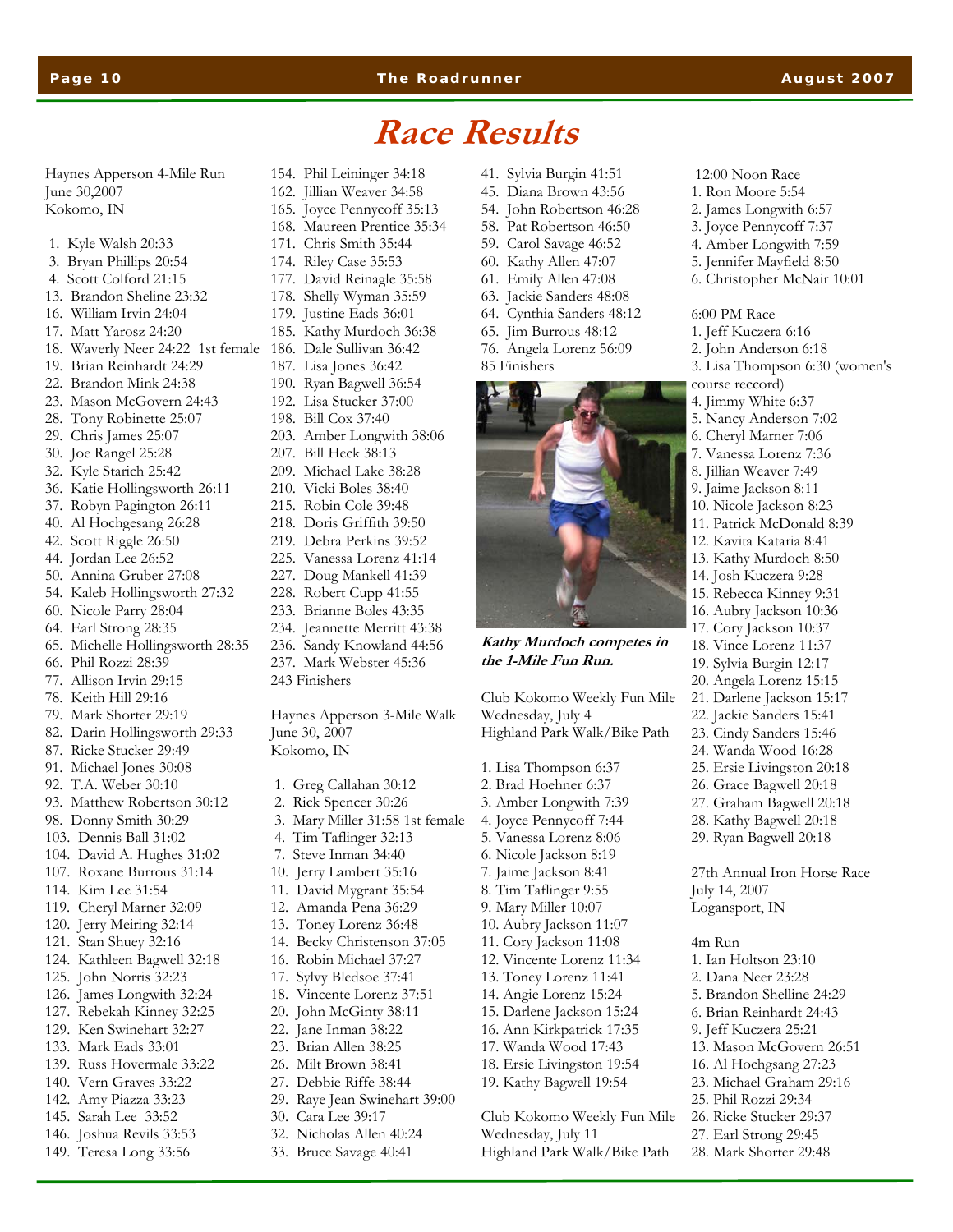### **August 2007 The Roadrunner Page 11**

### **Race Results (cont)**

30. Michelle Hollingsworth 29:55 Highland Park Walk/Bike Path 1st Woman 32. Darin Hollingsworth 30:25 42. Roxane Burrous 31:35 43. David Hughes 31:39 44. Mike Deardorff 31:46 56. Mark Eads 32:59 60. John Norris 33:09 61. Jerry Meiring 33:16 62. Russ Hovermale 33:19 66. Charlie Skoog 33:56 68. Ken Swinehart 34:18 69. Jillian Weaver 34:29 70. Maureen Prentice 34:33 71. Phil Leininger 34:44 81. Kim Lee 35:50 82. Joyce Pennycoff 35:51 86. Justine Eads 36:30 87. Sarah Lee 36:45 89. Dale Sullivan 37:36 91. Lisa Jones 38:49 93. Doris Griffith 39:20 95. Bill Heck 39:58 98. Robin Cole 40:48 99. Doug Mankell 40:55 104. Thomas Sheridan 42:24 106. Robert Cupp 44:26 107. Rhenda Acton 44:59 111. Jeanette Merritt 46:02 117 Finishers 4 mile Walk 1. Rick Spencer 41:55 2. Keith McAndrews 43:20 3. Mary Miller 43:31 1st woman 4. Tim Taflinger 43:56 6. Steve Inman 46:07 8. Amanda Pena 48:24 9. Jerry Lambert 48:56 11. Sylvia Bledsoe 51:57 12. Robin Michael 52:05 13. Brian Allen 52:32 14. John McGinty 52:33 15. Raye Jean Swinehart 53:22 16. Jane Inman 53:24 17. Debbie Riffe 53:37 20. Sylvia Burgin 55:21 24. Nicholas Allen 56:58 35. Diana Brown 1:01:10 37. Jim Burrous 1:03:05 38. Pat Robertson 1:04:46 39. Kathy Allen 1:12:35 40. Emily Allen 1:12:38 12:00 Noon Race 4. Joyce Pennycoff 7:51 5. Wynn Takacs 14:42 6. Michelle Takacs 16:04 6:00 PM Race 3. Lisa Thompson 6:36 4. Nancy Anderson 6:54 5. Brad Hoehner 6:59 6. Quinn Reinhardt 7:07 7. Brian Reinhardt 7:07 8. Cory Jackson 7:56 9. Ryan Bagwell 7:57 10. Kathy Murdoch 8:28 11. Mary Miller 10:08 (First Walker) 12. Jerry Lambert 10:30 13. Geena Moore 10:40 14. Aubry Jackson 10:58 15. Jamie Jackson 10:58 16. Sylvia Burgin 12:22 17. Cindy Coulter 13:48 21. Nicole Jackson 15:25 22. Darlene Jackson 15:26 23. Michaelene Anderson 18:17 24. Mary Kate Emrick 18:55 25. Lee Anderson 18:56 26. Grace Bagwell 20:13 27. Ersie Livingston 20:14 Russiaville, IN Run 1. Ryan Perry 17:09 7. Jeff Kuczera 18:31

- 
- 40 Finishers

Club Kokomo Weekly Fun Mile Wednesday, July 18

- 1. Waylon Coulter 6:11 2. Addy Takacs 6:48 3. Roxane Burrous 7:03
- 
- 
- 
- 7. Kim Krober 16:06
- 8. Rich Krober 16:06
- 1. Wayon Coulter 6:15
- 2. John Anderson 6:17
- 
- 
- 
- 
- 
- 
- 
- -
- 
- 
- 
- 
- 
- 
- 18. Kate Mayfield 15:14
- 19. Jennifer Mayfield 15:15
- 20. Hannah Moore 15:20
- 
- 
- 
- 
- 
- 

2007 Panther Prowl 5K Saturday, July 21, 2007

- 4. Brandon Sheline 17:59
- 5. Brian Reinhardt 18:27
- 
- 8. Mason McGovern 18:39
- 13. Chris James 19:14
- 16. Matt York 19:33
- 17. Joe Rangel 19:37
- 19. Al Hochgesang 20:15
- 21. Scott Riggle 20:22
- 22. Ron Moore 20:33
- 23. Kaleb Hollingsworth 20:34

21. Jackie Sanders 49:26

Wednesday, July 25

12:00 Noon Race 1. Addy Takacs 6:57 2. Roxane Burrous 6:59 3. Wynn Takacs 8:55 4. Kelsey Eckelbarger 9:17 5. Andrea Eckelbarger 11:48 6. Michelle Takacs 16:53 7. Graham Bagwell 19:11 8. Ersie Livingston 19:12 9. Kathy Bagwell 21:10 10. Pat Lowe 21:11 11. Grace Bagwell 21:11 12. Hannah Harmeson 21:12

6:00 PM Race 1. Wayon Coulter 6:11 2. Allison Irvin 6:36 3. Kathy Bagwell 7:16 4. Vanessa Lorenz 7:36 5. Nicole Jackson 7:37 6. Rebekah Kinney 8:13 7. Kathy Murdoch 8:41

8. Jerry Lambert 9:42 (First Walker)

**Toney Lorenz at the 1-Mile Walk.** 

9. Geana Moore 10:08 10. Vincente Lorenz 11:27 11. Aubry Jackson 11:30 12. Jamie Jackson 11:31 13. Toney Lorenz 11:37 14. Cindy Coulter 11:45 15. Sylvia Burgin 11:52 16. Angela Lorenz 15:03 17. Darlene Jackson 15:03 18. Catherine Barnes 15:55 19. Wanda Wood 16:30

Club Kokomo Weekly Fun Mile

Highland Park Walk/Bike Path

21 Finishers

- 25. Katie Hollingsworth 20:37
- 1st Female
- 27. Annina Gruber 21:07
- 30. Nicole Parry 21:18
- 32. Earl Strong 21:37
- 34. Phil Rozzi 21:49
- 35. Michael Graham 21:52
- 36. Eric Matthew 22:05
- 37. Michelle Hollingsworth
- 22:18
- 38. Ricke Stucker 22:19
- 39. Mark Shorter 22:23
- 40. Darin Hollingsworth 22:31
- 
- 44. Mike Deardorff 23:17
- 52. Kathy Bagwell 24:11
- 54. Charlie Skoog 24:45
- 55. Stan Shuey 24:52
- 56. Josh Revils 25:06
- 57. Quinn Reinhardt 25:14
- 58. Patti Reinhardt 25:28
- 59. Sarah Lee 25:28
- 61. Tom Miklik 25:45
- 62. John Norris 25:52
- 64. Ryan Bagwell 26:42
- 66. Joyce Pennycoff 26:57
- 67. Kathy Murdoch 27:19
- 68. Dale Sullivan 27:55
- 69. Karen Bush 27:57
- 71. Michael Lake 28:04
- 72. Vicki Boles 28:19
- 74. Rhenda Acton 29:34
- 75. Doug Mankell 29:41
- 78. Darcie York 30:37
- 79. Robin Cole 30:52
- 80. Jill Parry 31:03
- 81. Geana Moore 31:07
- 83. Vanessa Lorenz 31:40
- 87 Finishers

#### Walk

- 1. Greg Callahan 31:10
- 2. Keith McAndrews 33:12
- 3. Mary Miller 33:22 1st Female
- 4. Tim Taflinger 33:30
- 6. Jerry Lambert 34:27 8. Steve Inman 35:23

 9. Amanda Peña 36:28 10. Sylvia Bledsoe 38:17 11. Brian Allen 38:49 13. Jane Inman 39:18 15. Debbie Riffe 40:31 18. Judy Smith 41:39 19. Sylvia Burgin 42:18 20. Pat Robertson 48:03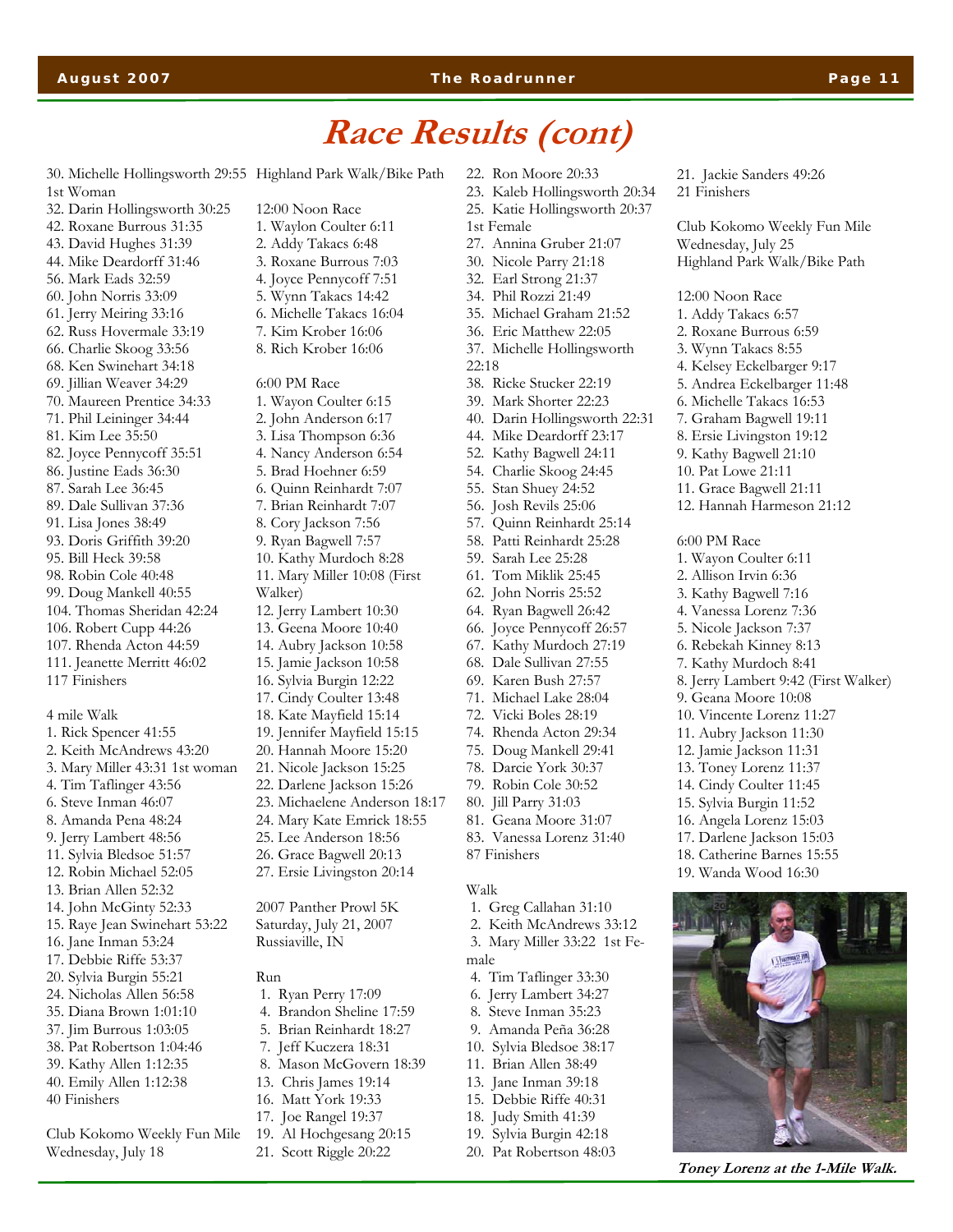### **2007 Points Standings**

Races scored include the JN Amboy, Ultimate Challenge, Old Ben, Race for the Cure, JN Jackson Morrow, Composer Classic, Trojan Trot, JN Greentown, Relay for Life, Race for Grace, Haynes Apperson, Ironhorse, Panther Prowl, and any one marathon, half-marathon or volunteer.

#### Runners

Women

 $0 - 12$ Victoria Christenson 1-20H

#### 13-19

Sarah Lee 11-160H Amber Longwith 7-82 Katie Hollingsworth 5-77 Laura Bauson 4-70 Vanessa Lorenz 5-53 Annina Gruber 3-47 Nicole Parry 3-42 Waverly Neer 2-40 Katie Christenson 1-20H Emily Christenson 1-20H

#### 20-24 Sarah Bauson 4-80H Holly Hurlburt 3-52 Grace Bauson 2-30 Stephanie Overman 1-20H

25-29 Kathleen Bagwell 10-172H Allison Irvin 9-150H Rebekah Kinney 7-104H Jillian Weaver 7-86 Justine Eads 5-71H Karen Bush 5-67 Kelly Wright 2-40HV Shannon Reinagle 2-30H Brianne Boles 2-28H Michelle Tetrault 1-20V

#### 30-34

Darcie York 8-135H Jeanette Merritt 8-117H Geana Moore 4-55 Amy Piazza-Graves 3-55H Robyn Pagington 2-40 Lisa Stucker 1-12 Dona Smith 1-10

#### 35-39

Lisa Jones 9-157H Heather Weber 8-140H Teresa Long 2-40H Lisa Birkhimer 2-30H Tami Moore 1-20H Gina Sheets 1-20M

Shelly Wyman 1-15 Jennifer Mayfield 1-10

40-44 Michelle Hollingsworth 11-210H Patti Reinhardt 9-145MHV Kim Anderson 1-20H

#### 45-49

Roxane Burrous 5-100H Cassie Bauson 5-95H Sandy Knowland 3-50H Maureen Prentice 3-47H Cheryl Marner 3-45H Carla Yerkes 1-20H

#### 50-54

Lorene Sandifur 11-200HV Robin Tetrault 10-155MV Robin Cole 9-115 Vicki Boles 4-75H Christine Williamson 4-59 Jill Parry 2-32V Debra Perkins 2-32H Marsha Daugherty 1-10

#### 55-59

Joyce Pennycoff 13-250HV Rhenda Acton 12-190HV Kathie Barnett 2-30V Barb Wand 2-30V Anne Wiles 2-30V Shirley Wilson 1-10

### 60-64 Doris Griffith 3-55V Susan Gerhart 2-40H Kathy Murdoch 2-40 Trudy Pierce 1-20H

#### Men

0-12 Joshua Revils 7-130 James Longwith 6-100 Quinn Reinhardt 3-50V Nicholas Webster 1-20H

13-19 Mason McGovern 6-105 Brandon Sheline 4-80 Jordan Lee 5-79H Jesse Bauson 4-62H

Kaleb Hollingsworth 3-40 Peter Bauson 3-34 Tony Robinette 2-32 Keith Bauson 2-20 Carl Christenson 1-20H Andrew Swinehart 1-20H Sam Williamson, Jr. 1-20 Matt Robertson 2-19 Kyle Starich 1-10

#### 20-24

Justin Ashcraft 2-40 Bryan Phillips 2-40 Kevin Callaghan 1-20H Zach Overman 1-20H Brett Sanders 1-10

25-29 Mark Eads 5-90H Nathan Hovermale 2-35 Seth Daugherty 1-20 Matt Yarosz 1-20

#### 30-34 Matt York 9-150H Rylan Bagwell 10-131 Christopher James 6-105H Keith Hill 7-101H William Irvin 6-100H David Reinagle 3-40H Ryan Hanlon 2-17

#### 35-39

Scott Colford 9-170MH Scott Riggle 6-105H T.A. Weber 8-100H Vernon Graves 7-95H Jeff Kuczera 5-90 Michael Lake 7-83H Donny Smith 6-79H Mitch Reeves 1-20H Travis Sheets 1-20H Dennis Ball 2-19

#### 40-44

Brian Reinhardt 11-185MH Michael Graham 13-177HV Dana Neer 9-170H Darin Hollingsworth 11-128H Ron Moore 5-72H Dan Lutes 3-60MH Brandon Mink 3-40 Mark Webster 2-30H

Mike Williams 2-30H Shawn Mayfield 1-20H Don Rogers 1-9

### 45-49

Al Hochgesang 9-160 Eric Mathew 9-131MH Kim Lee 9-125H Ken Swinehart 9-111H Mark Rodgers 5-69H Byron Bundrent 3-60 Phil Rozzi 3-45 Bill Bauson 3-37H Mike Jones 2-32H Brent Marner 1-20H Ray Tetrault 1-20V

50-54 Earl Strong 11-215H Mark Shorter 13-194H Mike Deardorff 11-137HV Greg Townsend 7-94MV Jerry Meiring 8-86 Russ Hovermale 5-59 Don Gifford 3-55H Dave White 3-50H Michael Campbell 2-40H Tom Sheridan 1-8

#### 55-59

Ricke Stucker 13-200 Joe Rangel 8-160 Charlie Skoog 10-124V Tom Miklik 8-112H Phil Leininger 6-80H Steve Wand 4-62HV Fred Chew 3-50H John Wiles 3-50HV Steve Kilcline 2-21 Chris Smith 1-12 Bill Cox 1-9

60-64 David Hughes 7-125 Doug Mankell 6-105H Sam Williamson, Sr. 4-62 Bill Barnett 3-50V Walter Brown 2-30

65-69 Stan Shuey 10-175 John Norris 7-130H Dale Sullivan 7-101